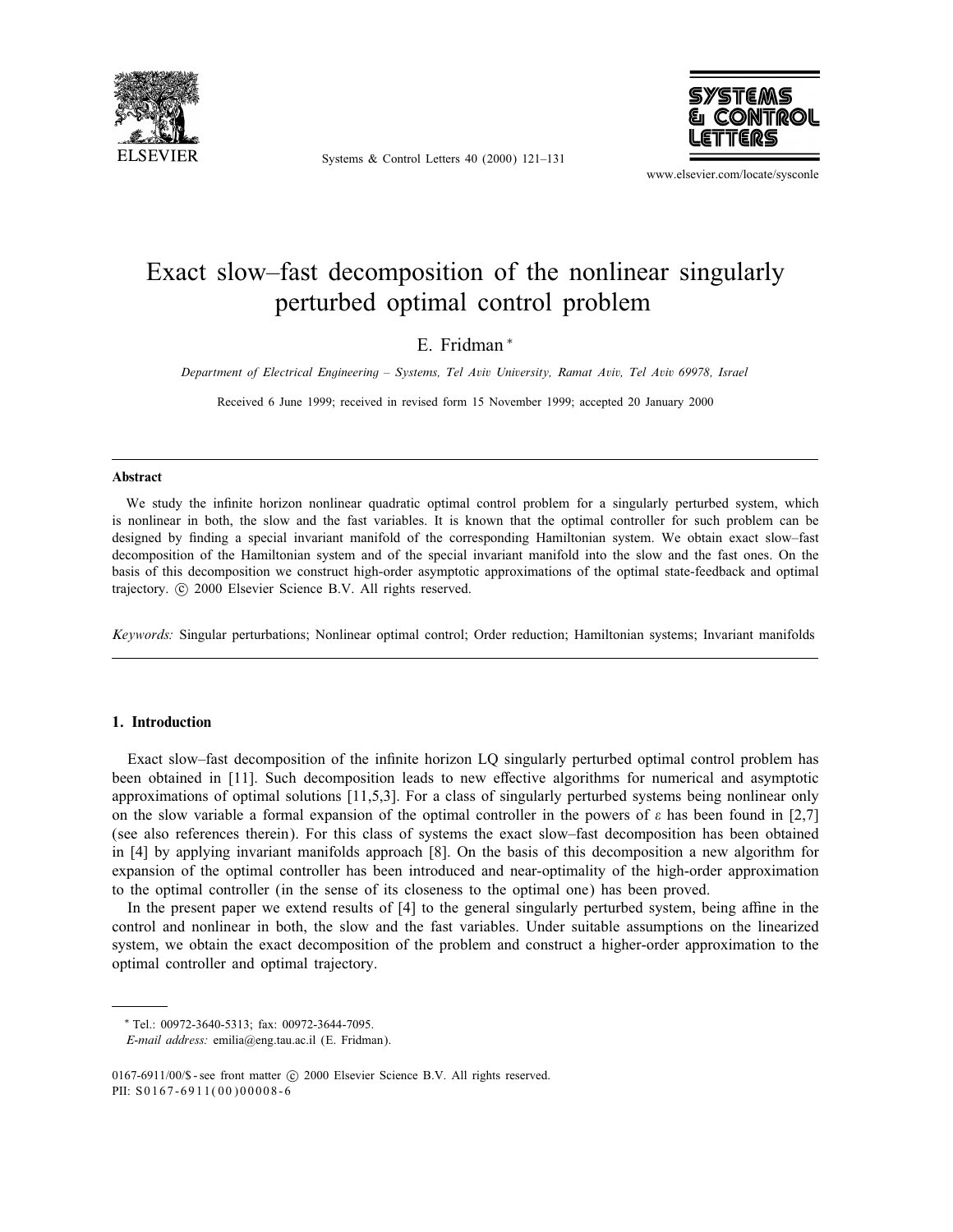# 2. Problem formulation

Consider the nonlinear singularly perturbed system

$$
\dot{x}_1 = F_1(x_1, x_2) + B_1(x_1, x_2)u, \quad \dot{x}_2 = F_2(x_1, x_2) + B_2(x_1, x_2)u \tag{1}
$$

with the functional

$$
J = \int_0^\infty \left[ k'(x_1, x_2) k(x_1, x_2) + u' R(x_1, x_2) u \right] dt, \tag{2}
$$

where  $x_1(t) \in \mathbb{R}^{n_1}$  and  $x_2(t) \in \mathbb{R}^{n_2}$  are the state vectors,  $x = \text{col}\{x_1, x_2\}$ ,  $u(t) \in \mathbb{R}^m$  is the control input, and  $\varepsilon > 0$  is a small parameter. Prime denotes the transposition of a matrix. The functions  $F_i, B_i$  ( $i = 1, 2$ ), R and k are differentiable with respect to x a sufficient number of times. We assume also that  $F_i(0,0)=0$ ,  $k(0,0)=0$ and  $R = R' > 0$ . We consider a nonstandard singularly perturbed problem in the sense that we do not require the solvability with respect to  $x_2$  of the algebraic equation  $F_2(x_1, x_2) + B_2(x_1, x_2)u = 0$ . In the standard case the assumption that the latter equation is solvable with respect to  $x_2$  is a crucial one (see e.g. [2,7]).

We are looking for a nonlinear state feedback

$$
u = \beta(x), \quad \beta(0) = 0,\tag{3}
$$

that minimizes the cost (2), where  $x(t)$  satisfies (1) with the initial condition  $x(0) = x_0$ . For each  $\varepsilon > 0$  the control law (3) is locally optimal on  $\Omega \subset \mathbb{R}^{n_1} \times \mathbb{R}^{n_2}$  if there exists  $\Omega_1$ ,  $0 \in \Omega \subset \Omega_1$ , such that the closed-loop trajectories for initial data in  $\Omega$  remain in  $\Omega_1$  and if for any initial value  $x_0 \in \Omega$  and for any control  $u(t)$  such that

(i) 
$$
x(t) \in \Omega_1
$$
,  $t \ge 0$ , (ii)  $J(x_0, u) < \infty$ , (iii)  $\lim_{t \to \infty} x(t) = 0$ 

we have  $J(x_0, \beta) \leq J(x_0, u)$  [1].

Consider the Hamiltonian function

$$
\mathcal{H}(x_1, x_2, p_1, p_2) = p'_1 F_1(x_1, x_2) + p'_2 F_2(x_1, x_2)
$$
  

$$
-\frac{1}{2}(p'_1 p'_2) \begin{pmatrix} S_{11}(x) & S_{12}(x) \\ S_{21}(x) & S_{22}(x) \end{pmatrix} \begin{pmatrix} p_1 \\ p_2 \end{pmatrix} + \frac{1}{2} k'(x_1, x_2) k(x_1, x_2),
$$
 (4)

where  $p_1$  and  $\epsilon p_2$  play the role of the costate variables and  $S_{ij} = B_i R^{-1} B'_j$ ,  $i = 1, 2, j = 1, 2$ . The corresponding Hamiltonian system has the form

$$
\dot{x}_1 = f_1(x_1, p_1, x_2, p_2),\tag{5a}
$$

$$
\dot{p}_1 = f_2(x_1, p_1, x_2, p_2),\tag{5b}
$$

$$
\dot{\alpha}z_2 = f_3(x_1, p_1, x_2, p_2),\tag{5c}
$$

$$
\varepsilon \dot{p}_2 = f_4(x_1, p_1, x_2, p_2),\tag{5d}
$$

where  $f_1 = (\partial H/\partial p_1)'$ ,  $f_2 = -(\partial H/\partial x_1)'$ ,  $f_3 = (\partial H/\partial p_2)'$ ,  $f_4 = -(\partial H/\partial x_2)'$ .

The solution of the optimal control problem is related to the *invariant manifold* 

$$
p_1 = Z_1(x_1, x_2), \quad p_2 = Z_2(x_1, x_2), \tag{6}
$$

of (5) [8]. For each  $\varepsilon > 0$  Eqs. (6) define the invariant on  $\Omega_1$  manifold of (5) if for any  $x_1^0, x_2^0 \in \Omega_1$ , there exists  $t_1 < 0 < t_2$  such that a solution of (5) with the initial conditions

$$
x_1(0) = x_1^0
$$
,  $x_2(0) = x_2^0$ ,  $p_1(0) = Z_1(x_1^0, x_2^0)$ ,  $p_2(0) = Z_2(x_1^0, x_2^0)$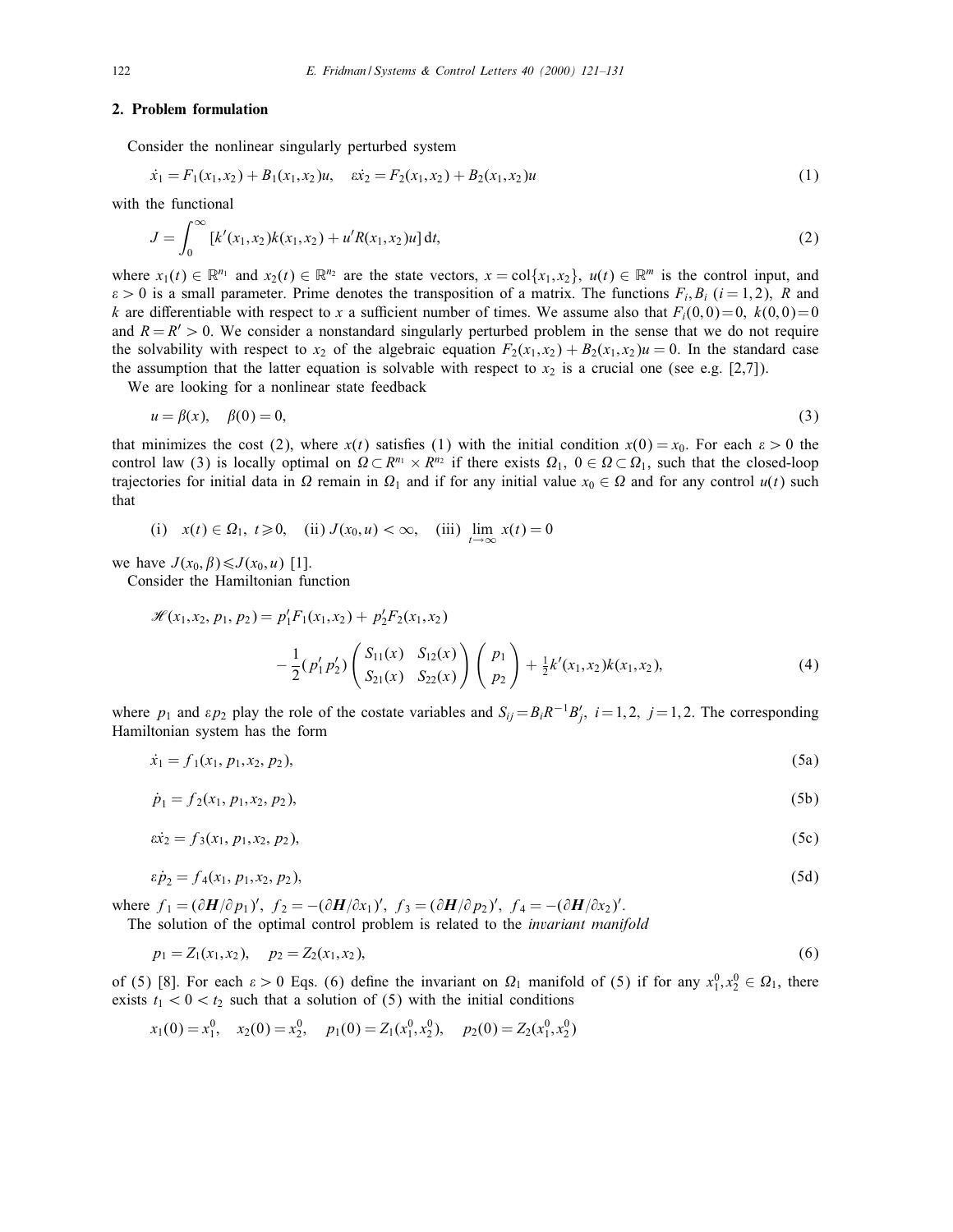satisfies (6) for  $t \in (t_1, t_2)$ . The restriction of  $(2n_1 + 2n_2)$ -dimensional system (5) to (6) (i.e. the *flow* on the invariant manifold (6)) is governed by the  $(n_1 + n_2)$ -dimensional system

$$
\dot{x}_1 = f_1(x_1, Z_1, x_2, Z_2), \quad \dot{x}_2 = f_3(x_1, Z_1, x_2, Z_2). \tag{7}
$$

Eqs. (7) result after substitution of (6) into (5a) and (5c).

Denote by  $(V_{x_1}, V_{x_2})$  the Jacobian matrix of V. For each  $\varepsilon > 0$  the problem is locally solvable on  $\Omega \subset \mathbb{R}^{n_1} \times$  $\mathbb{R}^{n_2}$  if there exists  $\Omega_1, 0 \in \Omega \subset \Omega_1$ , and a  $C^2$  nonnegative solution  $V : \Omega_1 \to \mathbb{R}$  to the Hamilton–Jacobi (HJ) partial differential equation

$$
V_{x_1}F_1(x_1, x_2) + \frac{1}{\varepsilon} V_{x_2}F_2(x_1, x_2)
$$
  

$$
- \frac{1}{2} \left( V_{x_1} \frac{1}{\varepsilon} V_{x_2} \right) \left( \frac{S_{11}(x)}{S_{21}(x)} \frac{S_{12}(x)}{S_{22}(x)} \right) \left( \frac{V'_{x_1}}{\frac{1}{\varepsilon} V'_{x_2}} \right) + \frac{1}{2} k'(x_1, x_2)k(x_1, x_2), \quad V(0) = 0
$$
 (8)

with the property that system  $(7)$ , where

$$
V_{x_1} = Z'_1, \quad V_{x_2} = \varepsilon Z'_2,\tag{9}
$$

is asymptotically stable [1]. The latter is equivalent to the existence of the stable invariant manifold (6) of (5) with asymptotically stable flow (7), such that  $V \ge 0$ ,  $V(0) = 0$  (that implies  $V_x(0) = 0$ ). Then  $\Omega$  is the set of all initial conditions that give rise to asymptotically stable trajectories of  $(7)$  that are restricted to  $\Omega_1$ . The optimal controller is given by

$$
u = -R^{-1}[B'_1, \varepsilon^{-1}B'_2] \ V'_x = -R^{-1}B'_1Z_1 - R^{-1}B'_2Z_2. \tag{10}
$$

**Remark 2.1.** In [4] we used the other form of Hamiltonian (4), where coefficients  $-\frac{1}{2}$  and  $\frac{1}{2}$  were replaced by  $-\frac{1}{4}$  and 1 correspondingly. Therefore, the optimal controller was given by the right-hand sides of (10) multiplied by  $\frac{1}{2}$ .

Note that the flow on the special manifold (6) is governed by system of coupled slow and fast equations (7) and thus this manifold is a slow–fast one. We obtain the exact decomposition of the special slow–fast manifold into the reduced-order slow submanifold of the Hamiltonian system and the fast manifold of an auxiliary system.

# 3. Exact decomposition of the special invariant manifold

#### 3.1. Assumptions

Consider the linearization of (1) at  $x = 0$ :

$$
E_{\varepsilon} \dot{x} = Ax + B_0 u \tag{11}
$$

with the quadratic functional

$$
J = \int_0^\infty \left[ x' C' C x + u' R(0) u \right] dt,\tag{12}
$$

;

where

$$
E_{\varepsilon} = \begin{bmatrix} I_{n_1} & 0 \\ 0 & \varepsilon I_{n_2} \end{bmatrix}, \quad A = \begin{bmatrix} A_{11} & A_{12} \\ A_{21} & A_{22} \end{bmatrix}, \quad B = \begin{bmatrix} B_{10} \\ B_{20} \end{bmatrix}, \quad C = \begin{bmatrix} C_1 & C_2 \end{bmatrix}
$$

$$
A_{ij} = \frac{\partial F_i}{\partial x_j}(0,0), \quad B_{i0} = B_i(0,0), \quad C_i = \frac{\partial k}{\partial x_i}(0,0), \quad i = 1,2; \ j = 1,2.
$$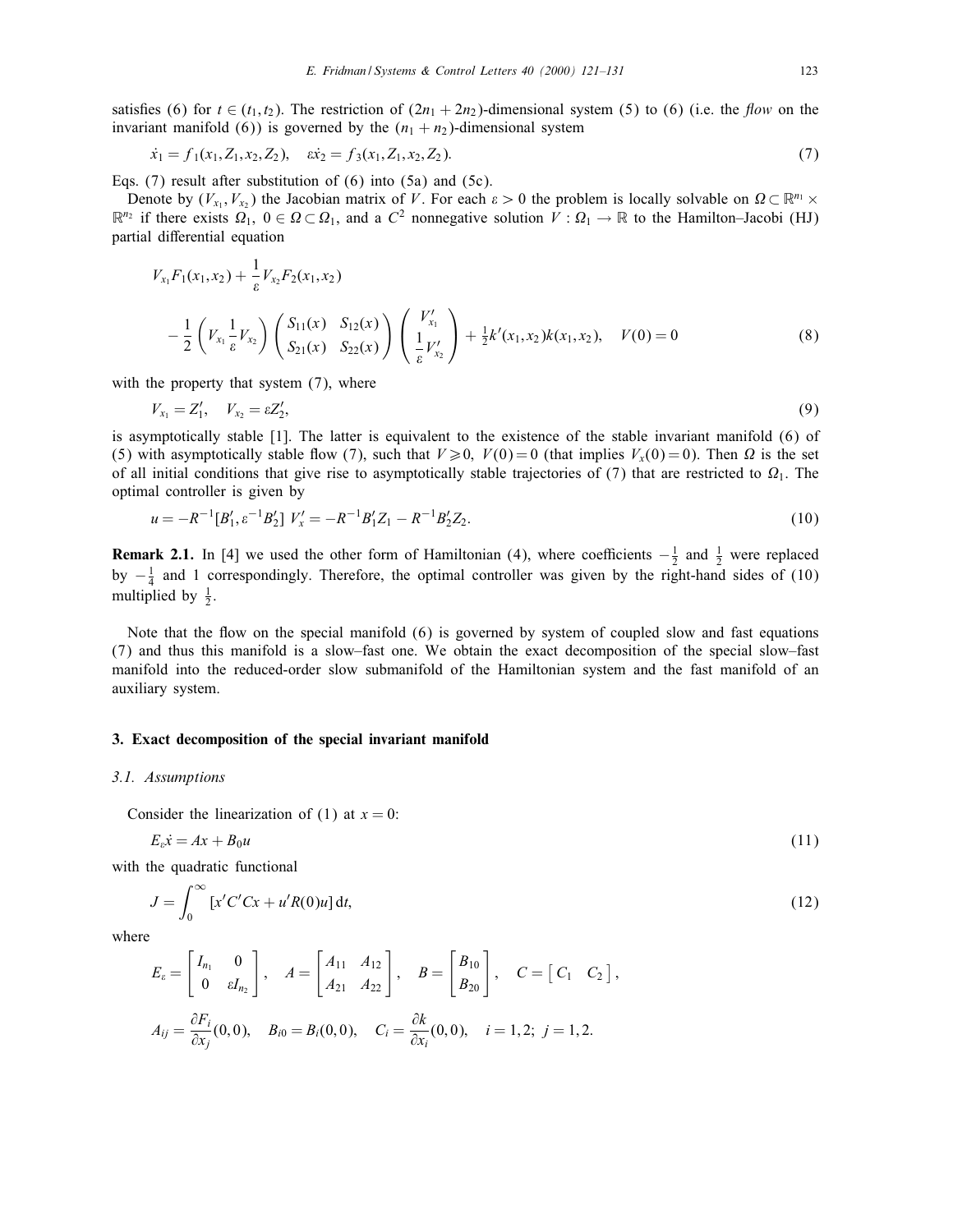Denote  $E_0 = E_{\epsilon_{|z=0}}$ . The Hamiltonian system that corresponds to (11), (12) can be written in the form

$$
\begin{bmatrix} \dot{x}_1 \\ \dot{p}_1 \\ \dot{x}_2 \\ \dot{p}_2 \end{bmatrix} = \text{Ham} \begin{bmatrix} x_1 \\ p_1 \\ x_2 \\ p_2 \end{bmatrix}, \tag{13a}
$$

$$
\text{Ham} = \begin{bmatrix} T_{11} & T_{12} \\ \varepsilon^{-1} T_{21} & \varepsilon^{-1} T_{22} \end{bmatrix},\tag{13b}
$$

$$
T_{ij} = \begin{bmatrix} A_{ij} & -S_{ij}(0) \\ -C'_i C_j & -A'_{ji} \end{bmatrix}.
$$
 (13c)

To guarantee that for all small  $\varepsilon$  this LQ problem is solvable we assume [12]:

A1. The exponential modes of descriptor system (11), where  $\varepsilon = 0$ , are controllable-observable, i.e. both pencils  $[sE_0 - A; B]$  and  $[sE'_0 - A'; C]$  are of full row rank for any finite s.

A2. The triple  $\{A_{22}, B_{20}, C_2\}$  is controllable-observable.

It is known [12] that under A1 and A2 the LQ problem is solvable for all small  $\varepsilon$ .

#### Lemma 3.1. Under A1 and A2

(i) A fast Riccati equation

$$
A'_{22}X_f + X_f A_{22} + C'_2 C_2 - X_f S_{22}(0)X_f = 0
$$
\n(14)

has a solution  $X_f = X'_f \geq 0$ , such that the matrix  $A_f = A_{22} - S_{22}(0)X_f$  is Hurwitz. (ii) A slow algebraic Riccati equation

$$
X_0A_0 + A'_0X_0 - X_0S_0X_0 + Q_0 = 0,\t\t(15)
$$

where

$$
\begin{bmatrix} A_0 & -S_0 \ -Q_0 & -A'_0 \end{bmatrix} = T_{11} - T_{12}T_{22}^{-1}T_{21} = T_0
$$
\n(16)

has a solution  $X_0 = X'_0 \geqslant 0$  such that the matrix  $\Lambda_s = A_0 - S_0 X_0$  is Hurwitz.

(iii) The matrix  $T_{22}$  has  $n_2$  eigenvalues with negative real parts and  $n_2$  with positive ones.

(iv) The matrix  $T_0$  has  $n_1$  eigenvalues with negative real parts and  $n_1$  with positive ones.

(v) In a small enough neighborhood of  $\mathbb{R}^{n_2} \times \mathbb{R}^{n_2}$  containing 0 the system of equations

 $f_3(x_1, p_1, x_2, p_2) = 0, \quad f_4(x_1, p_1, x_2, p_2) = 0$ 

has an isolated solution

$$
x_2 = \phi(x_1, p_1), \quad p_2 = \psi(x_1, p_1) \tag{17}
$$

and the matrix

$$
\begin{pmatrix}\n\frac{\partial f_3}{\partial x_2} & \frac{\partial f_3}{\partial p_2} \\
\frac{\partial f_4}{\partial x_2} & \frac{\partial f_4}{\partial p_2}\n\end{pmatrix}_{(x_2, p_2)=(\phi(x_1, p_{\text{tiny}}), \psi(x_1, p_1))}
$$

has  $n_2$  stable eigenvalues  $\lambda$ , Re  $\lambda < -\alpha < 0$ , and  $n_2$  unstable ones  $\lambda$ , Re  $\lambda > \alpha$ .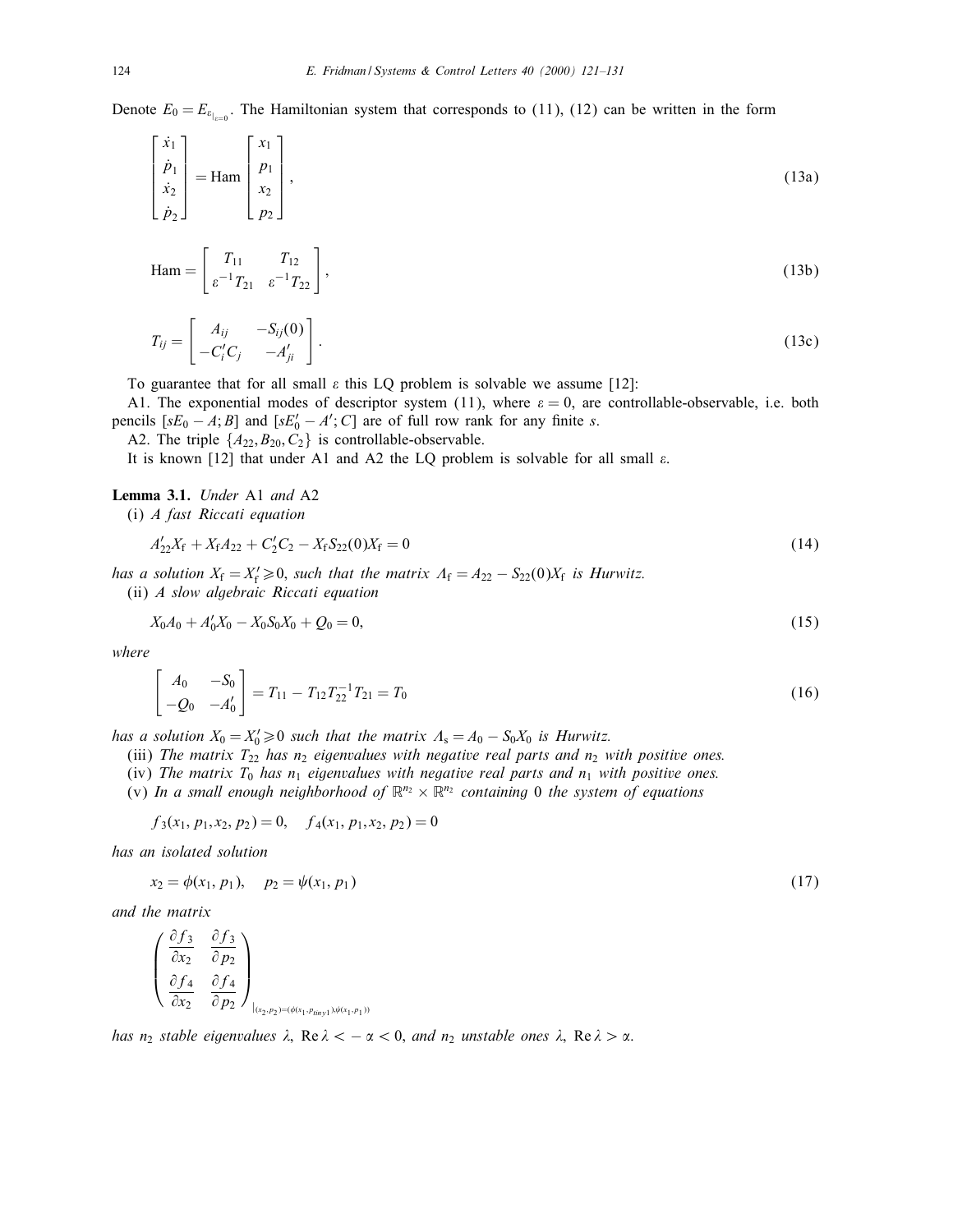**Proof.** Items (i)–(iii) follow from A1 [12]. To prove (iv) consider the matrix Ham. It has one group of  $2n_1$ small eigenvalues  $O(\varepsilon)$  close to those of  $T_0$  and another group of  $2n_2$  large eigenvalues  $O(1)$  close to those of  $\varepsilon^{-1}T_{22}$  [2]. Then (iv) follows from the symmetry of the eigenvalues of Ham, of  $T_{22}$  and thus of  $T_0$  and from the relation

$$
T_0 = \begin{pmatrix} I & 0 \\ X_0 & I \end{pmatrix} \begin{pmatrix} A_s & -S_0 \\ 0 & -A'_s \end{pmatrix} \begin{pmatrix} I & 0 \\ -X_0 & I \end{pmatrix}.
$$
 (18)

Item (v) follows from (i) to (iii) by the implicit function theorem.  $\Box$ 

**Remark 3.1.** It follows from the proof of Lemma 3.1 that under A1 and A2 for all small enough  $\varepsilon$  the matrix Ham has no purely imaginary eigenvalues, i.e. the equilibrium point of the Hamiltonian system (5) is hyperbolic.

#### 3.2. Decomposition of the slow–fast manifold (6)

Denote by  $\Omega_{m_i} = \{x_i \in \mathbb{R}^{n_i}: |x_i| < m_i\}, i = 1, 2$ , where  $|\cdot|$  is a Euclidean norm of a vector. From (iii) and (v) of Lemma 3.1 it follows that there exists  $m_1 > 0$  such that for all small enough  $\varepsilon$  system (5) has the slow manifold [10,7]

$$
\begin{pmatrix} x_2 \\ p_2 \end{pmatrix} = \begin{pmatrix} L_3^*(x_1, p_1, \varepsilon) \\ L_4^*(x_1, p_1, \varepsilon) \end{pmatrix} = \begin{pmatrix} \phi(x_1, p_1) \\ \psi(x_1, p_1) \end{pmatrix} + O(\varepsilon), \tag{19}
$$

defined on  $\Omega_{m_1} \times \Omega_{m_1}$ . The subscripts of  $L_3^*$  and  $L_4^*$  correspond to the third and the fourth variables in the system of (5). To avoid cumbersome notation we shall omit the argument  $\varepsilon$  in the functions below.

Denote  $f_i^*(x_1, p_1) = f_i[x_1, p_1, L_3^*(x_1, p_1), L_4^*(x_1, p_1)], i = 1, 2, 3, 4$ . Setting (19) into (5) and substituting  $v_1$ and  $w_1$  for  $x_1$  and  $p_1$ , respectively, we get the  $2n_1$ -dimensional system for the flow on the slow manifold

$$
\dot{v}_1 = f_1^*(v_1, w_1), \tag{20a}
$$

$$
\dot{w}_1 = f_2^*(v_1, w_1). \tag{20b}
$$

The function  $L^* = col\{L_3^*, L_4^*\}$  satisfies the following partial differential equation (PDE):

$$
\varepsilon \frac{\partial L^*}{\partial v_1} f_1^*(v_1, w_1) + \varepsilon \frac{\partial L^*}{\partial w_1} f_2^*(v_1, w_1) = \begin{pmatrix} f_3^*(v_1, w_1) \\ f_4^*(v_1, w_1) \end{pmatrix} . \tag{21}
$$

This PDE can be derived by differentiating (19), where  $x_2 = x_2(t)$ ,  $p_2 = p_2(t)$ ,  $x_1 = v_1(t)$ ,  $p_1 = w_1(t)$ , with respect to t and by substituting  $\dot{v}_1$  and  $\dot{w}_1$  from (20).

Consider the slow system (20). Its linearization in (0,0) for  $\varepsilon = 0$  is given by

$$
\begin{bmatrix} \dot{v}_1 \\ \dot{w}_1 \end{bmatrix} = T_0 \begin{bmatrix} v_1 \\ w_1 \end{bmatrix}.
$$

From (ii) and (iv) of Lemma 3.1 it follows that the latter system possesses the stable manifold of the form  $w_1=X_0v_1$ . Then (see, e.g. [6]) for small enough  $v_1$  and  $\varepsilon$  the nonlinear system (20) possesses the slow (stable) submanifold

$$
w_1 = N(v_1), \tag{22}
$$

where the function  $N = N(v_1, \varepsilon)$  is continuous on both arguments and uniformly bounded together with its first derivative on  $v_1$ , and  $N(0) = 0$ . Substituting (22) into (20a) we obtain the equation for the restriction of  $(20)–(22)$ :

$$
\dot{v}_1 = f_1^*(v_1, N(v_1)). \tag{23}
$$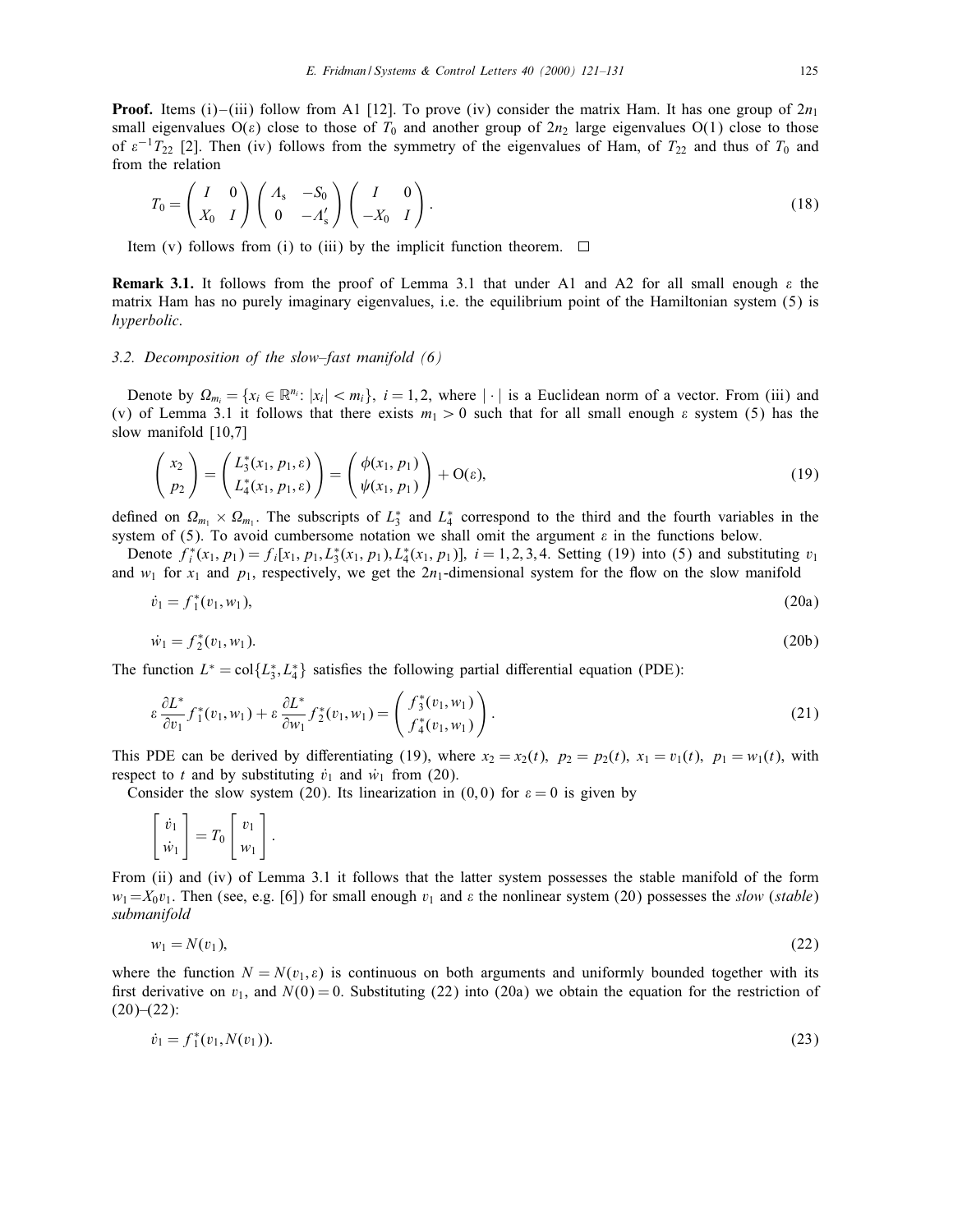Moreover, for all small enough  $\varepsilon$  (23) is exponentially stable. Substituting (22) into (20b) and applying (23) we obtain the slow PDE:

$$
\frac{\partial N}{\partial v_1} f_1^*(v_1, N(v_1)) = f_2^*(v_1, N(v_1)).
$$
\n(24)

We shall construct the invariant manifold  $(6)$ , with the stable flow, by means of the slow submanifold  $(22)$ and a fast manifold of an auxiliary system. To obtain the latter system we introduce the following change of variables:

$$
\begin{pmatrix} v_2 \\ \bar{p}_2 \end{pmatrix} = \begin{pmatrix} x_2 \\ p_2 \end{pmatrix} - L^*(x_1, p_1), \quad \begin{pmatrix} \bar{x}_1 \\ \bar{p}_1 \end{pmatrix} = \begin{pmatrix} x_1 \\ p_1 \end{pmatrix} - \begin{pmatrix} v_1 \\ w_1 \end{pmatrix}, \tag{25}
$$

where  $v_1$  and  $w_1$  satisfy (20). For the new variables we get the system

 $\dot{\bar{x}}_1 = g_1(v_1, w_1, \bar{x}_1, \bar{p}_1, v_2, \bar{p}_2),$  (26a)

$$
\dot{\bar{p}}_1 = g_2(v_1, w_1, \bar{x}_1, \bar{p}_1, v_2, \bar{p}_2),\tag{26b}
$$

$$
\varepsilon \dot{v}_2 = g_3(v_1, w_1, \bar{x}_1, \bar{p}_1, v_2, \bar{p}_2),\tag{26c}
$$

$$
\varepsilon \dot{\vec{p}}_2 = g_4(v_1, w_1, \bar{x}_1, \bar{p}_1, v_2, \bar{p}_2),\tag{26d}
$$

where for  $i = 1, 2$ ,

$$
g_i = f_i[\bar{x}_1 + v_1, \bar{p}_1 + w_1, v_2 + L_3^*(\bar{x}_1 + v_1, \bar{p}_1 + w_1), \bar{p}_2 + L_4^*(\bar{x}_1 + v_1, \bar{p}_1 + w_1)]
$$
  
-  $f_i[v_1, w_1, L_3^*(v_1, w_1), L_4^*(v_1, w_1)],$ 

and for  $i = 3, 4$ ,

$$
g_i = -\varepsilon \frac{\partial L_i^*(\bar{x}_1 + v_1, \bar{p}_1 + w_1)}{\partial x_1} \Delta f_1 - \varepsilon \frac{\partial L_i^*(\bar{x}_1 + v_1, \bar{p}_1 + w_1)}{\partial p_1} \Delta f_2 + \Delta f_i,
$$
  

$$
\Delta f_j = f_j[\bar{x}_1 + v_1, \bar{p}_1 + w_1, v_2 + L_3^*(\bar{x}_1 + v_1, \bar{p}_1 + w_1), \bar{p}_2 + L_4^*(\bar{x}_1 + v_1, \bar{p}_1 + w_1)]
$$

$$
-f_j[\bar{x}_1 + v_1, \bar{p}_1 + w_1, L_3^*(v_1 + \bar{x}_1, w_1 + \bar{p}_1), L_4^*(v_1 + \bar{x}_1, w_1 + \bar{p}_1)], \quad j = 1, 2, 3, 4.
$$

From (iii), (v) and [10] it follows that there exists  $\varepsilon'$  such that for all  $\varepsilon \in (0,\varepsilon']$  the system of (20) and (26) has the following *fast* (*stable*) *manifold* for  $|v_2| < m'$ 

$$
\begin{pmatrix} \bar{x}_1 \\ \bar{p}_1 \end{pmatrix} = \begin{pmatrix} \varepsilon L_1^+(v_1, w_1, v_2) \\ \varepsilon L_2^+(v_1, w_1, v_2) \end{pmatrix}, \quad \bar{p}_2 = L_4^+(v_1, w_1, v_2). \tag{27}
$$

The functions  $L_i^+(i=1,2,4)$  satisfy the inequalities

$$
|L_i^+(v_1, w_1, v_2)| \le c|v_2|, \quad |L_i^+(v_1, w_1, v_2) - L_i^+(v_1, w_1, \tilde{v}_2)| \le c|v_2 - \tilde{v}_2|,
$$
  

$$
|L_i^+(v_1, w_1, v_2) - L_i^+(\tilde{v}_1, \tilde{w}_1, v_2)| \le c|v_2|(|v_1 - \tilde{v}_1| + |w_1 - \tilde{w}_1|).
$$
 (28)

The flow on the latter manifold is governed by the decoupled system of the slow equations (20) and the fast equation

$$
\varepsilon \dot{v}_2 = g_3(v_1, w_1, \varepsilon L_1^+, \varepsilon L_2^+, v_2, L_4^+),\tag{29}
$$

where  $L_i^+ = L_i^+(v_1, w_1, v_2)$   $(i = 1, 2, 4)$ .

 $\sim$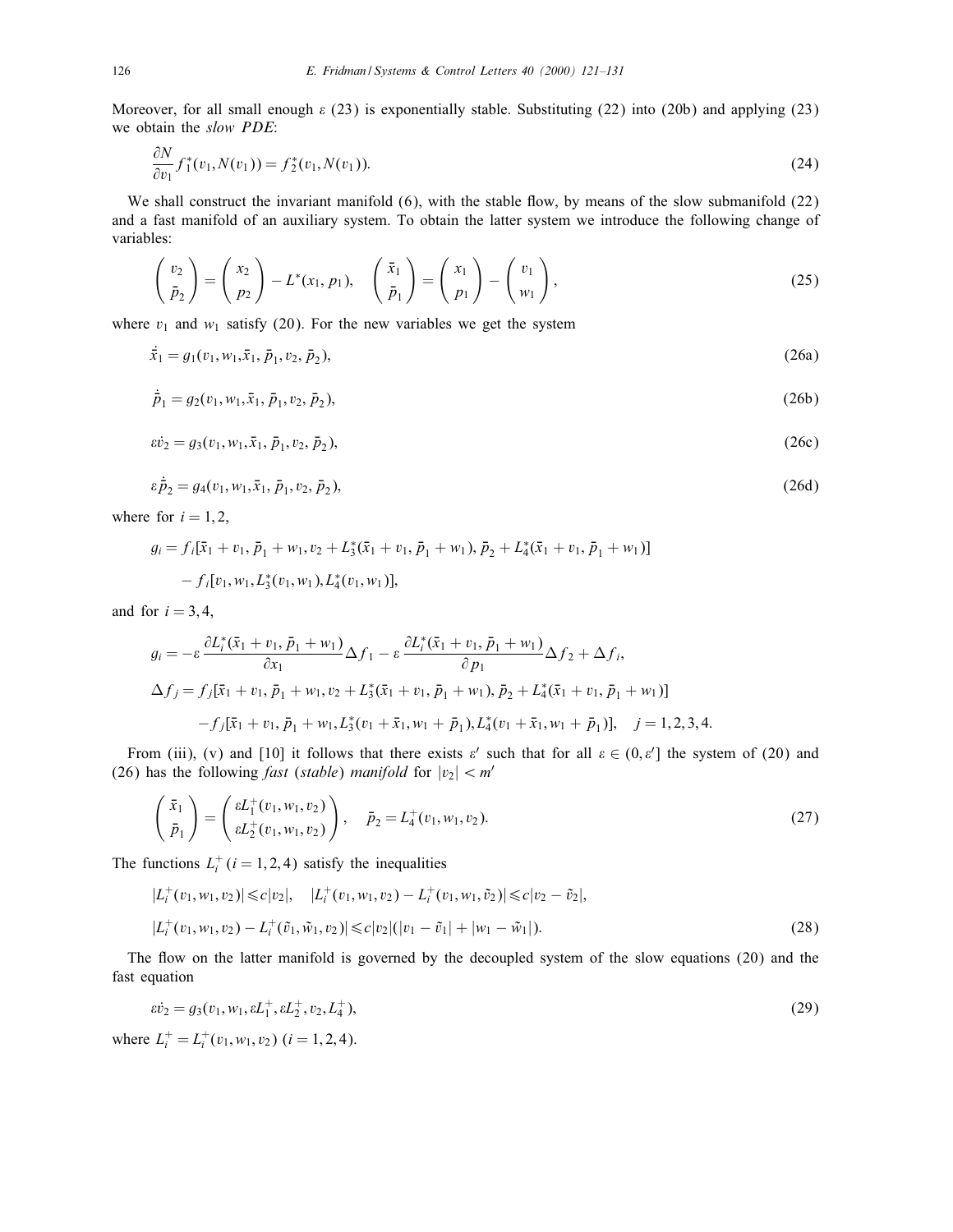The function  $L^+ = \text{col}\{L_1^+, L_2^+, L_4^+\}$  satisfies the following *fast PDE*:

$$
\varepsilon \frac{\partial L^+}{\partial v_1} f_1^*(v_1, w_1) + \varepsilon \frac{\partial L^+}{\partial w_1} f_2^*(v_1, w_1) + \frac{\partial L^+}{\partial v_2} g_3 = \text{col}\{g_1, g_2, g_4\},\tag{30}
$$

where  $g_k = g_k(v_1, w_1, \varepsilon L_1^+, \varepsilon L_2^+, v_2, L_4^+)$ ,  $k = 1, ..., 4$ ,  $L^+ = L^+(v_1, w_1, v_2)$ . Eq. (30) follows from substitution of (27) into (26a), (26b), (26d) and application of (29). Note that  $L_4^+(v_1, w_1, v_2) = X_f v_2 + O(|v_2|^2 + \varepsilon)$  and thus the right-hand side of (29) is given by  $A_f v_2 + O(|v_1| + |w_1| + |v_2| + \varepsilon ||v_2|)$ , where  $A_f = A_{22} - S_{22}(0)X_f$ is Hurwitz by (i) of Lemma 3.1. Hence, for small enough  $\varepsilon$  and in the small enough neighborhood of the origin the with the solutions of (26) lying on the fast manifold of (27) are rapidly exponentially decaying as t increases.

Substituting (22) and (27) into (25) we get the algebraic system

$$
x_1 = v_1 + \varepsilon L_1^+[v_1, N(v_1), v_2], \tag{31a}
$$

$$
x_2 = v_2 + L_3^*[x_1, N(v_1) + \varepsilon L_2^+(v_1, N(v_1), v_2)],
$$
\n(31b)

$$
p_1 = N(v_1) + \varepsilon L_2^+[v_1, N(v_1), v_2],\tag{31c}
$$

$$
p_2 = L_4^*[x_1, N(v_1) + \varepsilon L_2^+(v_1, N(v_1), v_2)] + L_4^+(v_1, N(v_1), v_2).
$$
\n(31d)

Considering (31a) and (31b) as the system with respect to  $v_1$  and  $v_2$  and using the contraction principle argument, one can prove that for all small enough  $\varepsilon$ , this system has a unique solution on  $\Omega_{m_1} \times \Omega_{m_2}$ 

$$
v_1 = U_1(x_1, x_2), \tag{32a}
$$

$$
v_2 = U_2(x_1, x_2), \tag{32b}
$$

where the functions  $U_1$  and  $U_2$  are Lipschitzian on  $x_1$  and  $x_2$  and they vanish at  $(x_1, x_2) = 0$ . Further, applying the implicit function theorem one can show that  $U_1$  and  $U_2$  are continuously differentiable on  $x_1$  and  $x_2$ . Substituting  $(32)$  into  $(31c)$  and  $(31d)$  we get  $(6)$ , where

$$
Z_1 = N(U_1) + \varepsilon L_2^+[U_1, N(U_1), U_2], \quad Z_2 = L_4^*(x_1, Z_1) + L_4^+(U_1, N(U_1), U_2). \tag{33}
$$

Similarly to Theorem 2 of [4] we obtain the following

**Theorem 3.1.** Under A1 and A2 there exist  $m_1, m_2$  and  $\varepsilon_1$  such that for all  $\varepsilon \in (0, \varepsilon_1]$  the  $(2n_1 + 2n_2)$ -dimensional Hamiltonian system (5) has the invariant on  $\Omega_{m_1}\times\Omega_{m_2}$  manifold (6) with (7) asymptotically stable, where continuously differentiable on  $x_1$  and  $x_2$  functions  $Z_1$  and  $Z_2$  are defined by (33) from the algebraic system (31). There exists a  $C^2$  function  $V: \Omega_{m_1} \times \Omega_{m_2} \to [0, \infty)$ , satisfying the HJ equation (8) and relations (9) (therefore the optimal control problem is solvable by the controller of (10)).

#### 4. High-order asymptotic approximations

### 4.1. High-order approximate controller

We shall find an asymptotic approximation to the controller (10) by expanding  $Z_1$  and  $Z_2$ , defined by (33), into the powers of  $\varepsilon$ . It is known [10] that the functions  $L^*$ , N and  $L^+$  can be found in the form of asymptotic approximations

$$
L^*(x_1, p_1, \varepsilon) = \sum_{j=0}^q \varepsilon^j l_j^*(x_1, p_1) + O(\varepsilon^{q+1}), \quad N(v_1, \varepsilon) = \sum_{j=0}^q \varepsilon^j N_j(v_1) + O(\varepsilon^{q+1}),
$$
  

$$
L^+(v_1, w_1, v_2) = \sum_{j=0}^q \varepsilon^j l_j^+(v_1, w_1, v_2) + O(\varepsilon^{q+1}).
$$
 (34)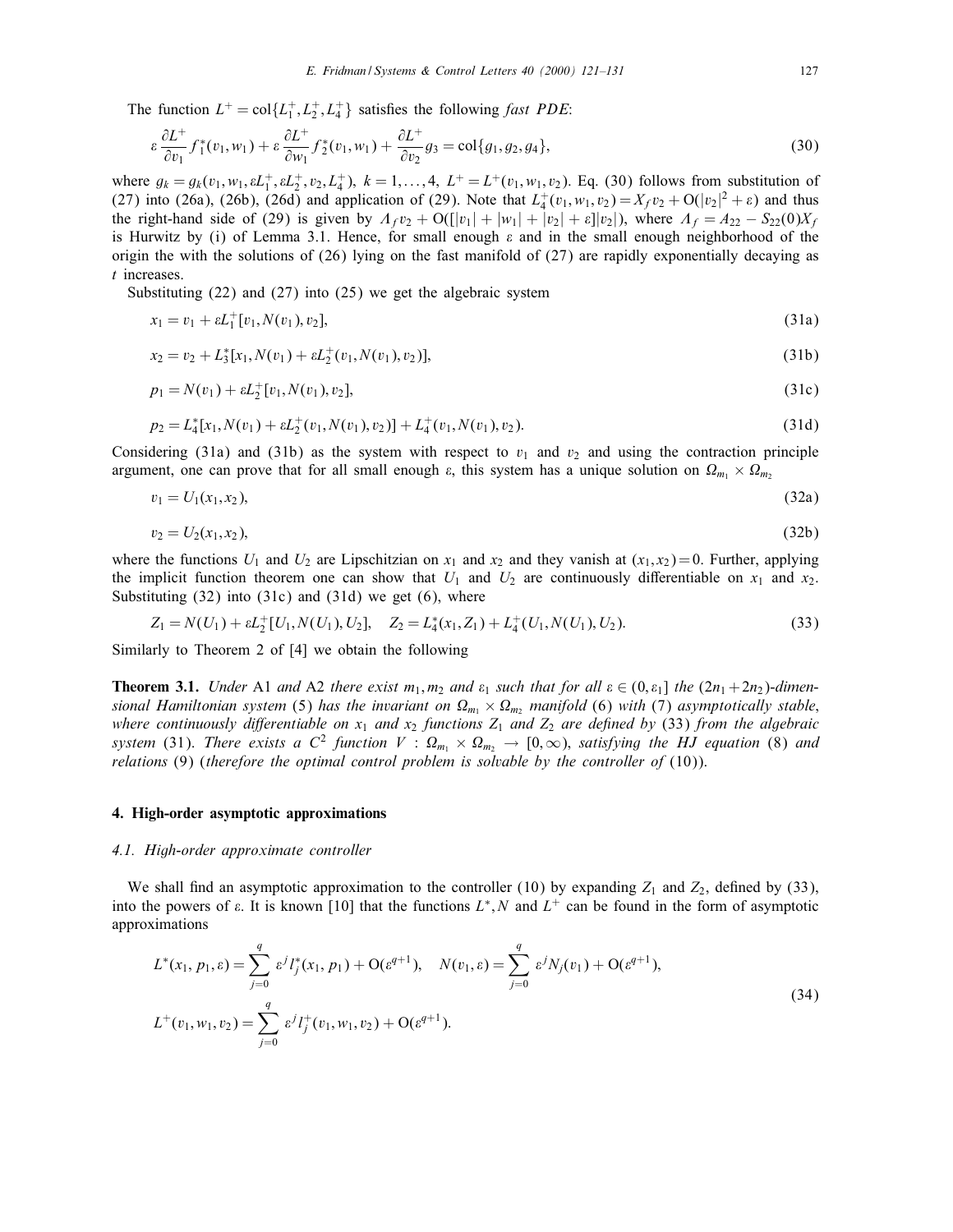The terms of these approximations can be determined by substitution of (34) into the corresponding PDEs and equating terms with the same powers of  $\varepsilon$ . For  $l_j^*$  we obtain the algebraic equations, while for  $N_j$  and  $l_j^+$ we get partial differential equations. Thus,  $l_0^*(x_1, p_1) = \text{col}\{\phi(x_1, p_1), \psi(x_1, p_1)\}.$ 

The function  $N_0$  satisfies the following PDE:

$$
\frac{\partial N_0}{\partial x_1} f_1(x_1, N_0, \phi(x_1, N_0), \psi(x_1, N_0)) = f_2(x_1, N_0, \phi(x_1, N_0), \psi(x_1, N_0))
$$
\n(35)

and defines the stable manifold  $p_1 = N_0(x_1)$  of the *reduced* Hamiltonian system

$$
\dot{x}_1 = f_1(x_1, p_1, \phi(x_1, p_1), \psi(x_1, p_1)),\tag{36a}
$$

$$
\dot{p}_1 = f_2(x_1, p_1, \phi(x_1, p_1), \psi(x_1, p_1)).\tag{36b}
$$

The function  $N_0$  can be approximated by  $N_0(x_1) = X_0x_1 + O(|x_1|^2)$ .

For  $l_j^+$  we have

 $\sim$ 

$$
\frac{\partial l_j^+}{\partial v_2} [g_3(v_1, w_1, v_2, l_{40}^+)]_{|\varepsilon=0} = G_j(v_1, w_1, v_2, l_{4j}^+), \tag{37}
$$

where  $l_j^+=$ col $\{l_{1j}^+, l_{2j}^+, l_{4j}^+\}$  and  $G_j$  is a known function such that  $G_j[v_1, w_1, 0, l_{4j}^+(v_1, w_1, 0)] = 0$ . Eq. (37) depends on  $v_1$  and  $w_1$  as on the parameters, and its solution can be found as the stable manifold col $\{\bar{x}_1, \bar{p}_1, \bar{p}_2\}$  $l_j^+(v_1, w_1, v_2)$  of  $\varepsilon$ -independent system:

$$
\dot{v}_2 = g_3(v_1, w_1, v_2, l_{40}^+)_{|\varepsilon=0}, \quad \text{col}\{\dot{\bar{x}}_1, \dot{\bar{p}}_1, \dot{\bar{p}}_2\} = G_j(v_1, w_1, v_2, \bar{p}_2),
$$

e.g. in the form of the expansions in the powers of  $v_2$  with coefficients depending on parameters  $v_1$  and  $w_1$ (similar to [8]).

Next, we obtain from (32)

$$
v_i = U_i(x_1, x_2, \varepsilon) = \sum_{j=0}^q \varepsilon^j U_{ij}(x_1, x_2) + \mathcal{O}(\varepsilon^{q+1}), \quad i = 1, 2,
$$
\n(38)

where  $U_{ij}$  are differentiable with respect to x a sufficient number of times since  $L^*$ , N and  $L^+$  are differentiable with respect to  $v_1$ ,  $w_1$  and  $v_2$  a sufficient number of times. We substitute expansions (38) and (34) into (33):

$$
Z_{1} = \sum_{i=0}^{q} \varepsilon^{i} N_{i} \left( \sum_{j=0}^{q} \varepsilon^{j} U_{1j} \right) + \sum_{i=0}^{q} \varepsilon^{i+1} l_{2i}^{+} \left[ \sum_{j=0}^{q} \varepsilon^{j} U_{1j}, \sum_{i=0}^{q} \varepsilon^{i} N_{i} \left( \sum_{j=0}^{q} \varepsilon^{j} U_{1j} \right), \varepsilon^{j} U_{2j} \right] + O(\varepsilon^{q+1}),
$$
  

$$
Z_{2} = \sum_{i=0}^{q} \varepsilon^{i} l_{4i}^{*} [x_{1}, Z_{1}] + \sum_{i=0}^{q} \varepsilon^{i} l_{4i}^{+} \left[ \sum_{j=0}^{q} \varepsilon^{j} U_{1j}, \sum_{i=0}^{q} \varepsilon^{i} N_{i} \left( \sum_{j=0}^{q} \varepsilon^{j} U_{1j} \right), \varepsilon^{j} U_{2j} \right] + O(\varepsilon^{q+1}).
$$

Expanding the right-hand sides of the latter equations in the powers of  $\varepsilon$  we get the asymptotic approximations to  $Z_1$  and  $Z_2$ :

$$
Z_i(x_1, x_2, \varepsilon) = \sum_{j=0}^q \varepsilon^j Z_{ij}(x_1, x_2) + \mathcal{O}(\varepsilon^{q+1}), \quad i = 1, 2,
$$
\n(39)

where  $Z_{ij}$  are differentiable with respect to  $x_1$  and  $x_2$  a sufficient number of times. Note that

$$
Z_{10}=N_0(x_1), Z_{20}=\psi[x_1,N_0(x_1)]+l_{40}(x_1,x_2-\phi(x_1,N_0(x_1))].
$$

Substituting (39) into (10) we get the following  $O(\varepsilon^{q+1})$ -approximation to the optimal controller:

$$
u = u_q + O(\varepsilon^{q+1}), \quad u_q = -\sum_{k=1}^2 \sum_{j=0}^q \varepsilon^j R^{-1} B'_k Z_{kj}(x_1, x_2).
$$
 (40)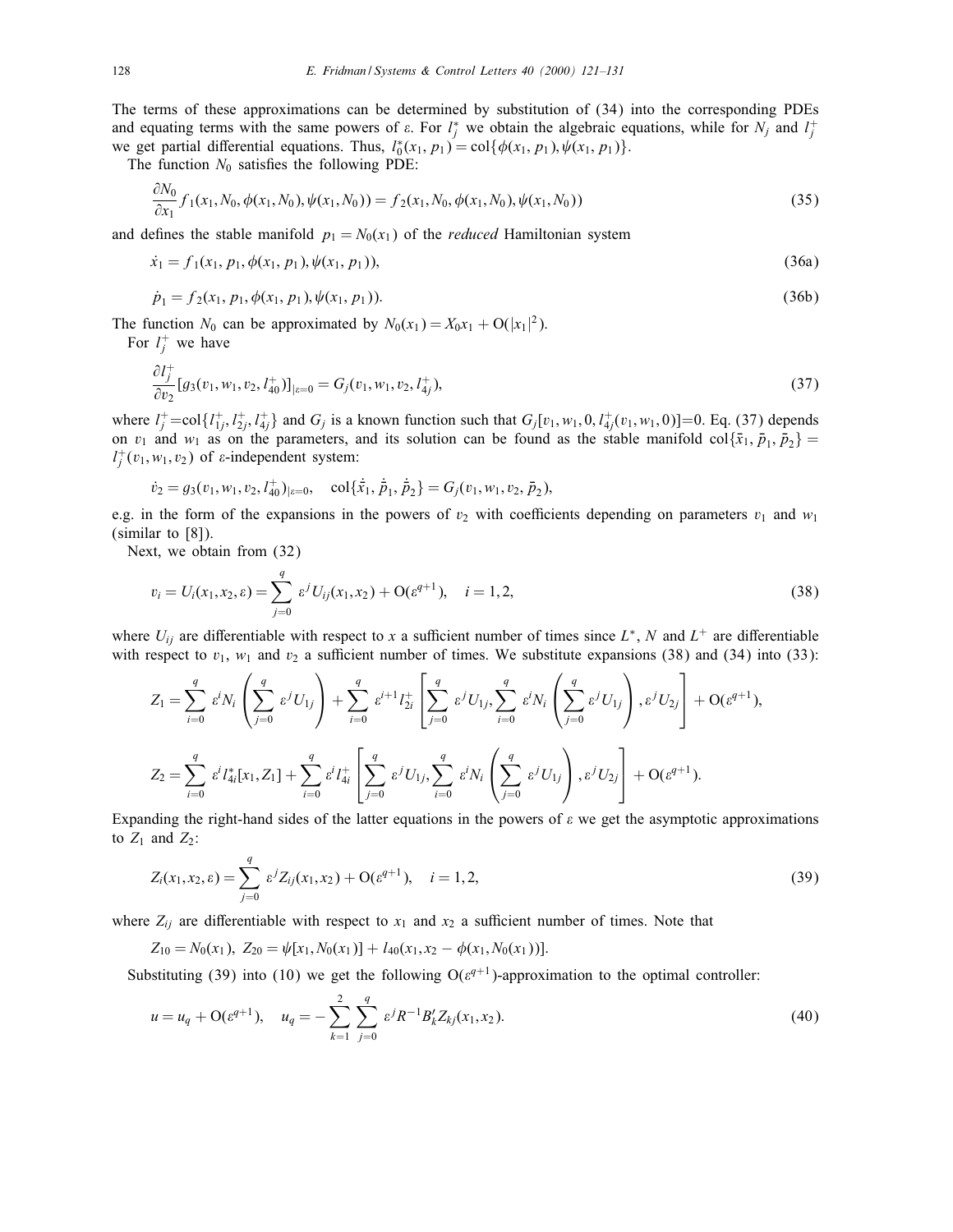#### 4.2. Asymptotic expansion of optimal trajectory and open-loop control

It can be found from  $(31)$ ,  $(23)$ ,  $(29)$  and the relation

$$
u(t) = -\frac{1}{2}R^{-1}B_1'p_1(t) - \frac{1}{2}R^{-1}B_2'p_2(t).
$$
\n(41)

Applying standard asymptotic methods (see, e.g., [9]) to the decoupled exponentially stable equations (23) and (29), where  $w_1 = N(v_1)$ , we obtain correspondingly

$$
v_1(t) = \sum_{i=0}^{q} \varepsilon^{i} v_1^{(i)}(t) + \varepsilon^{q+1} r_{1q}(t, \varepsilon), \quad v_2(t) = \sum_{i=0}^{q} \varepsilon^{i} v_2^{(i)}(\tau) + \varepsilon^{q+1} r_{2q}(\tau, \varepsilon), \tag{42}
$$

where  $\tau = t/\varepsilon$  and  $r_{1q}$  and  $r_{2q}$  satisfy the following inequalities for  $t \ge 0$ ;  $\tau \ge 0$ :

$$
|r_{1q}(t, \varepsilon)| < c e^{-\alpha t}, \quad |r_{2q}(\tau, \varepsilon)| < c e^{-\alpha \tau}, \quad \alpha > 0, \ c > 0.
$$

Substituting (42a) into (23) and equating coefficients of equal powers of  $\varepsilon$  we find differential equations for  $v_1^{(i)}$  with initial values defined by (32a), where  $t = 0$ . Similarly from (29), (22), (42b) and (32b) we obtain initial value problems for  $v_2^{(i)}$ .

Finally substituting expansions of  $v_1$ ,  $v_2$ ,  $L^+$  and  $L^*$  into (31) and (41) and expanding right-hand sides of the resulting equations in the powers of  $\varepsilon$  we find the following approximations:

$$
x(t) = \sum_{i=0}^{q} \varepsilon^{i} x^{(i)}(t) + \sum_{i=0}^{q} \varepsilon^{i} \Pi_{1}^{(i)}(\tau) + \varepsilon^{q+1} R_{1q}(t, \varepsilon),
$$
  
\n
$$
u(t) = \sum_{i=0}^{q} \varepsilon^{i} u^{(i)}(t) + \sum_{i=0}^{q} \varepsilon^{i} \Pi_{2}^{(i)}(\tau) + \varepsilon^{q+1} R_{2q}(t, \varepsilon),
$$
\n(43a,b)

where  $\Pi_1$  and  $\Pi_2$  are boundary layer terms exponentially decaying when  $\tau \to \infty$ ,  $x^{(i)}$ ,  $u^{(i)}$  and the remainders  $R_{1q}$  and  $R_{2q}$  are exponentially decaying when  $t \to \infty$ :

$$
|x^{(i)}(t)| + |u^{(i)}(t)| \le c e^{-\alpha t}, \quad |H_1^{(i)}(\tau)| + |H_2(\tau)| \le c e^{-\alpha \tau}, \quad |R_{1q}(t, \varepsilon)| + |R_{2q}(t, \varepsilon)| \le c e^{-\alpha t}.
$$

Note that (43b) can be found also by substitution of (43a) into the expansion of the optimal feedback (40). Similar to Theorem 3 of [4], it can be proved that  $O(\varepsilon^{q+1})$ -approximate controller  $u_q$  leads to the value of the cost  $O(\varepsilon^{q+1})$ -close to the optimal one. We summarize our results in the following

**Theorem 4.1.** Under A1 and A2 there exist  $m_1, m_2, \varepsilon_1$  such that for all  $\varepsilon \in (0, \varepsilon_1]$  the following holds:

(i) The invariant manifold  $(6)$  and the optimal controller  $(10)$  can be approximated by  $(39)$  and  $(40)$ , where approximation is uniform on  $x_1, x_2 \in \Omega_{m_1} \times \Omega_{m_2}$ . The optimal trajectory with the initial conditions from  $\Omega_{m_1}\times\Omega_{m_2}$  and the corresponding optimal open-loop control can be approximated by (43) such that inequalities (44) are valid.

(ii) The controller  $u_q$  leads to the value of the cost  $O(\epsilon^{q+1})$ -close to the optimal one for all initial conditions from  $\Omega_{m_1} \times \Omega_{m_2}$ .

4.3. Example

Consider the system

$$
\dot{x}_1 = -\tan x_2 + 2u, \quad \dot{x}_2 = \tan x_2 - u, \quad x(0) = [0.5, 1]', \quad J = \int_0^\infty \left[x_1^2(t) + u^2(t)\right] dt. \tag{45}
$$

Here A1 and A2 hold. We find the following Hamiltonian function  $(4)$ :

$$
\mathcal{H} = -p_1 \tan x_2 + p_2 \tan x_2 - 2p_1^2 + 2p_1p_2 - 1/2p_2^2 + 1/2x_1^2
$$

and the corresponding Hamiltonian system (5)

$$
\dot{x}_1 = -\tan x_2 - 4p_1 + 2p_2, \quad \dot{p}_1 = -x_1, \quad \dot{x}_2 = \tan x_2 + 2p_1 - p_2, \quad \dot{\varepsilon}\dot{p}_2 = p_1 - p_2\cos^{-2}x_2. \tag{46}
$$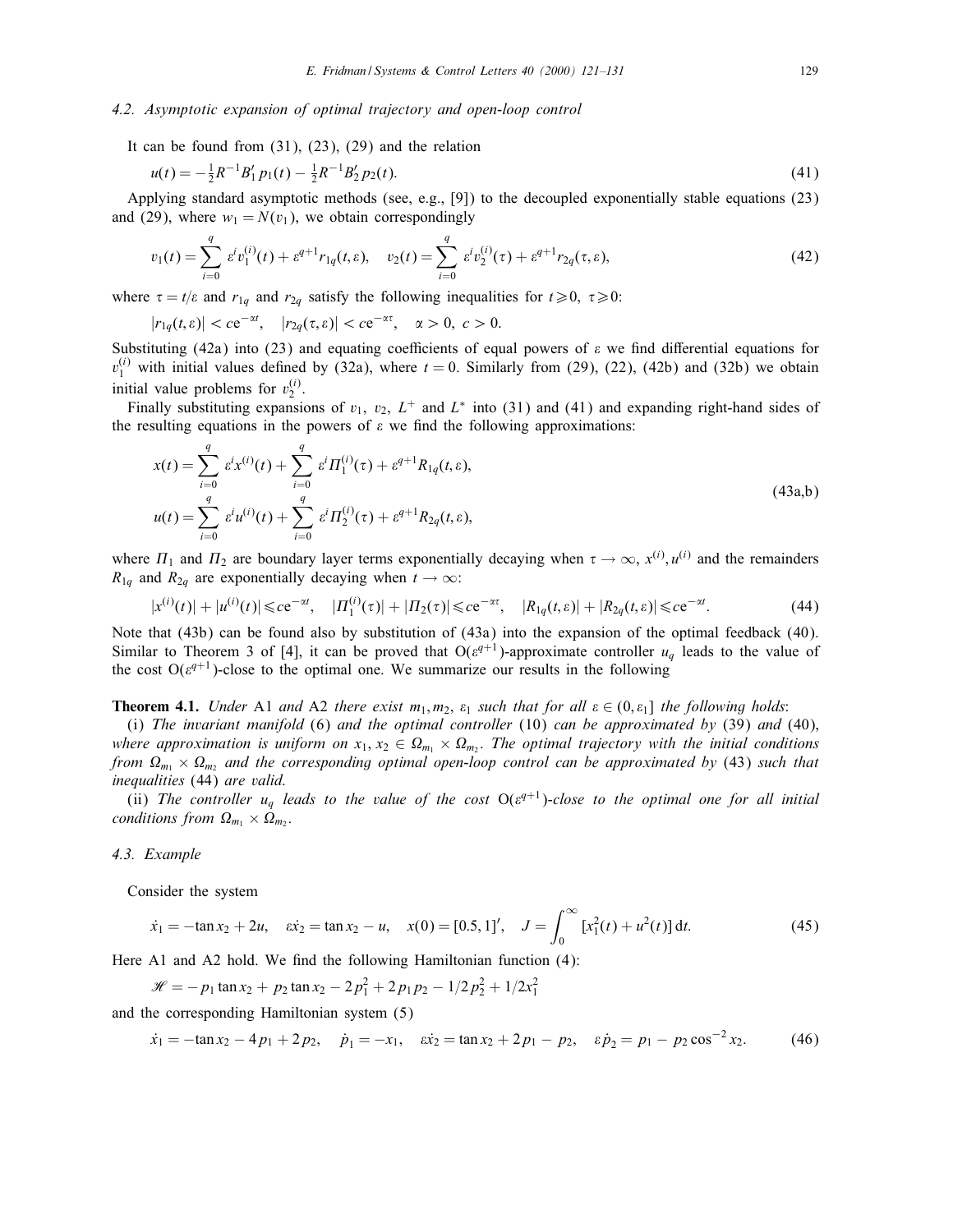| $\varepsilon$ | 0.01       | 0.05        | 0.1         | 0.15      | 0.2        |
|---------------|------------|-------------|-------------|-----------|------------|
| $J(u_0)$      | 0.3134     | 0.6025      | 1.0563      | 1.6348    | 2.3678     |
| $J(u_1)$      | 0.3133     | 0.5987      | 1.0346      | 1.5717    | 2.2267     |
| K             | [1; 2.030] | [1; 2.1536] | [1; 2.3136] | [1: 2479] | [1; 2.649] |
| J(Kx)         | 0.3171     | 0.6088      | 1.0505      | 1.5871    | 2.2266     |

Further we neglect terms of the order  $O(\varepsilon^2)$ . Then from (21), (24) and (30) we find

$$
L^* = \left[ -\arctan p_1 + \varepsilon \frac{2x_1}{(1 + p_1^2)^2}; p_1 + \varepsilon \frac{x_1}{1 + p_1^2} \right]', \quad N = x_1,
$$

 $L^+ = [-3\epsilon v_2; 0; 2\tan[v_2 - \arctan w_1] + 2w_1 + \epsilon l_{41}^+]', \quad l_{41}^+ = O(|v_2|^2).$ 

Eqs. (31) have the form

Table 1

$$
x_1 = v_1 - 3\epsilon v_2,\tag{47a}
$$

$$
x_2 = v_2 - \arctan v_1 + \frac{2\epsilon v_1}{(1 + v_1^2)^2},\tag{47b}
$$

$$
p_1 = v_1,\tag{47c}
$$

$$
p_2 = 3v_1 + 2\tan(v_2 - \arctan v_1) + \frac{\varepsilon v_1}{1 + v_1^2} + \varepsilon l_{41}^+.
$$
 (47d)

From (47a) and (47b) we obtain

$$
v_1 = x_1 + 3\varepsilon(x_2 + \arctan x_1), \quad v_2 = x_2 + \arctan(x_1 + 3\varepsilon(x_2 + \arctan x_1)) - \frac{2\varepsilon x_1}{(1 + x_1^2)^2}.
$$
 (48)

Substituting  $(48)$  into  $(47c)$  and  $(47d)$  we find

 $p_1 = Z_1(x_1, x_2) = x_1 + 3\varepsilon(x_2 + \arctan x_1),$ 

$$
p_2 = Z_2(x_1, x_2) = 3Z_1(x_1, x_2) + 2\tan\left(x_2 - 2\varepsilon\frac{x_1}{(1 + x_1^2)^2}\right) + \varepsilon l_{41}^+ + \frac{\varepsilon x_1}{1 + x_1^2}
$$

By (10)  $u = -2Z_1(x_1, x_2) + Z_2(x_1, x_2)$  and we obtain the following approximations to the optimal controller:

:

$$
u_0 = x_1 + 2 \tan x_2, \quad u_1 = u_0 + 3\varepsilon (x_2 + \arctan x_1) + \frac{\varepsilon x_1}{1 + x_1^2} - 4\varepsilon \frac{x_1 \sec^2 x_2}{(1 + x_1^2)^2} + \varepsilon l_{41}^+.
$$

Applying now  $u_0$  and  $u_1$  (where we neglect  $l_{41}^+$ ) to (45), we find the corresponding values of the cost  $J(u_0)$ and  $J(u_1)$  for  $\varepsilon = 0.01,...,0.2$ . The latter are given in the Table 1. Comparing the results we see that for all  $\varepsilon$  under consideration  $u_1$  improves the performance incurred by  $u_0$ .

For each  $\varepsilon$  we find the gain K of the optimal controller  $u = Kx$  for the full-order linearized problem (11) (which is  $O(|x|^2)$ -close to the optimal controller (10) [8]) and the corresponding values of the cost  $J(Kx)$ . For  $\varepsilon < 0.1$  u<sub>0</sub> improves the performance incurred by the linear controller  $u = Kx$ . For the greater values of  $\varepsilon$ the higher order approximations  $u_q$  ( $q \ge 1$ ) should be taken in order to improve the performance incurred by the linear controller.

Eqs. (23) and (29) with neglected  $O(\varepsilon^2)$  terms have the form

$$
\dot{v}_1 = -v_1, \quad \varepsilon \dot{v}_2 = -\tan(v_2 - \arctan v_1) - v_1 + 2\varepsilon \frac{v_1}{1 + v_1^2} \left[ \frac{1}{\cos^2(v_2 - \arctan v_1)} - \frac{1}{\cos^2(\arctan v_1)} \right],
$$
\n
$$
v_1(0) = 0.5 + 3\varepsilon (1 - \arctan 0.5), \quad v_2(0) = 1 - \arctan 0.5 - \varepsilon \frac{16}{25}.
$$
\n(49)